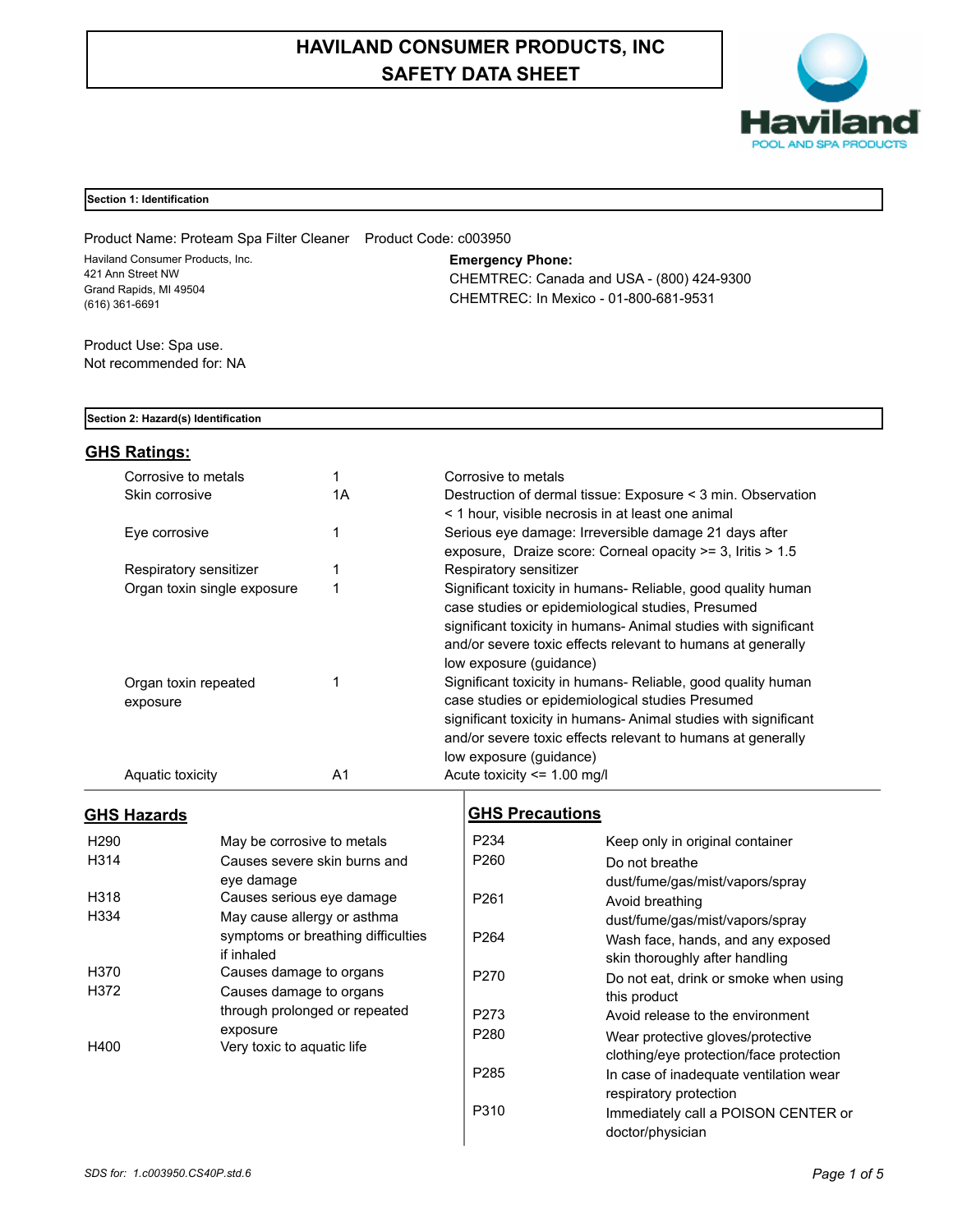| P314             | Get Medical advice/attention if you feel<br>unwell                                                                                       |
|------------------|------------------------------------------------------------------------------------------------------------------------------------------|
| P321             | Specific treatment (see first aid                                                                                                        |
| P363             | treatment on SDS)<br>Wash contaminated clothing before<br>reuse                                                                          |
| P390             | Absorb spillage to prevent material<br>damage                                                                                            |
| P391             | Collect spillage                                                                                                                         |
| P301+P330+P331   | IF SWALLOWED: Rinse mouth, Do                                                                                                            |
|                  | NOT induce vomiting                                                                                                                      |
| P303+P361+P353   | IF ON SKIN (or hair): Remove/Take off<br>immediately all contaminated clothing.<br>Rinse skin with water/shower                          |
| P304+P340        | IF INHALED: Remove victim to fresh air<br>and keep at rest in a position                                                                 |
|                  | comfortable for breathing                                                                                                                |
| P304+P341        | IF INHALED: If breathing is difficult,<br>remove victim to fresh air and keep at<br>rest in a position comfortable for<br>breathing      |
| P305+P351+P338   | IF IN EYES: Rinse cautiously with<br>water for several minutes. Remove<br>contact lenses if present and easy to<br>do - continue rinsing |
| P307+P311        | IF exposed: Call a POISON CENTER or<br>doctor/physician                                                                                  |
| P342+P311        | If experiencing respiratory symptoms<br>call a POISON CENTER or<br>doctor/physician                                                      |
| P405             | Store locked up                                                                                                                          |
| P406             | Store in a corrosive resistant container                                                                                                 |
|                  | with a resistant inner liner                                                                                                             |
| P <sub>501</sub> | Dispose of contents/container in<br>accordance with                                                                                      |
|                  | local/regional/national/international<br>regulations                                                                                     |

**Danger**



**Section 3: Composition/Information on Ingredients**

| Chemical Name / CAS No.                    | <b>OSHA Exposure Limits</b> | <b>ACGIH Exposure Limits</b> | <b>Other Exposure Limits</b>             |
|--------------------------------------------|-----------------------------|------------------------------|------------------------------------------|
| Phosphoric acid<br>17664-38-2<br>10 to 20% | mg/m3 TWA                   | 3 mg/m3 STEL<br>1 mg/m3 TWA  | NIOSH: 1 mg/m3 TWA<br>3 mg/m3 STEL       |
| Hydrogen chloride<br>7647-01-0<br>1 to 5%  |                             | 2 ppm Ceiling                | NIOSH: 5 ppm Ceiling;<br>7 mg/m3 Ceiling |
| <b>Trade Secret</b><br>1 to 5%             |                             |                              |                                          |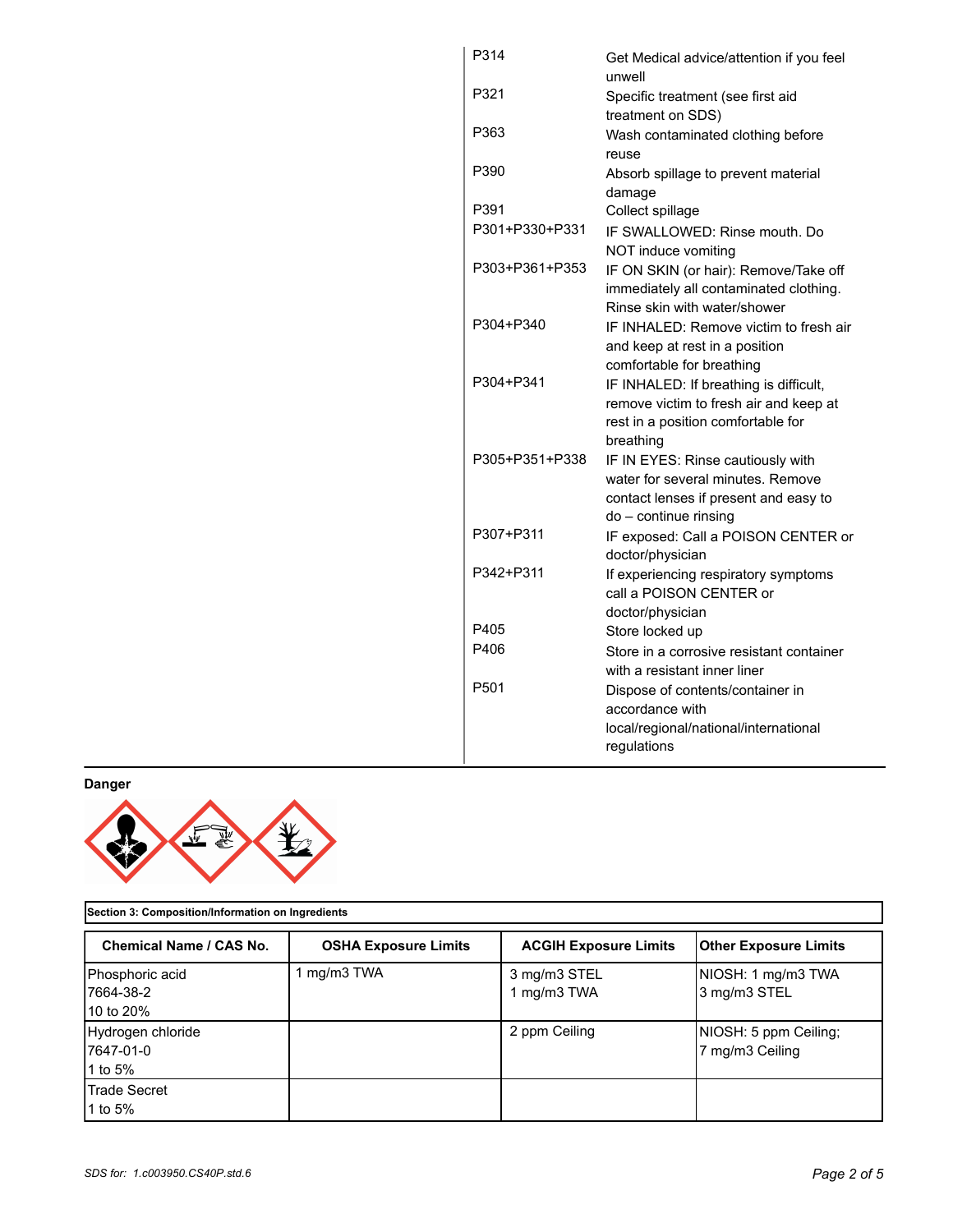#### **Section 4: First-aid Measures**

#### **Inhalation**

Rescuers should put on appropriate protective gear. Remove from area of exposure. If not breathing, give artificial respiration. If breathing is difficult, give oxygen. Keep victim warm. Get immediate medical attention. To prevent aspiration, keep head below knees.

#### **Eye Contact**

Immediately flush eyes with water. Flush eyes with water for a minimum of 15 minutes, occasionally lifting and lowering upper lids. Get medical attention promptly.

#### **Skin Contact**

Remove contaminated clothing. Wash skin with soap and water. Get medical attention. Wash clothing separately and clean shoes before reuse.

#### **Ingestion**

If swallowed, do NOT induce vomiting. Give victim a glass of water. Call a physician or poison control center immediately. Never give anything by mouth to an unconscious person.

#### **Section 5: Fire-fighting Measures**

#### **Extinguishing Media**

Water spray, foam, carbon dioxide, dry chemical

#### **Specific Hazards Arising from the Chemical**

Reacts with most metals, especially when dilute: Hydrogen gas release (Extremely flammable, explosive).

#### **Special Protective Equipment and Precautions for Firefighters**

**Special Information**: As in any fire, wear self-contained breathing apparatus pressure-demand (MSHA/NIOSH approved or equivalent) and full protective gear.

#### **Section 6: Accidental Release Measures**

#### **Spill and Leak Procedures**

Wear appropriate personal protection including protective clothing and provide adequate ventilation during clean up. Collect spill with an absorbent material and place in a covered waste disposal container. Flush spill area with water.

#### **Section 7: Handling and Storage**

#### **Handling Procedures**

Use with adequate ventilation. Avoid breathing dusts, mists, and vapors. Do not get in eyes, on skin, or on clothing. Wear eye protection and protective clothing. Wash thoroughly after handling.

**STORAGE:** Keep away from heat, sparks, and flame. Store containers in a cool, well ventilated place. Keep container closed when not in use. Protect from direct sunlight.

| Section 8: Exposure Control/Personal Protection |                             |                              |                                          |
|-------------------------------------------------|-----------------------------|------------------------------|------------------------------------------|
| <b>Chemical Name / CAS No.</b>                  | <b>OSHA Exposure Limits</b> | <b>ACGIH Exposure Limits</b> | <b>Other Exposure Limits</b>             |
| Phosphoric acid<br>17664-38-2                   | 1 mg/m3 TWA                 | 3 mg/m3 STEL<br>1 mg/m3 TWA  | NIOSH: 1 mg/m3 TWA<br>3 mg/m3 STEL       |
| Hydrogen chloride<br>17647-01-0                 |                             | 2 ppm Ceiling                | NIOSH: 5 ppm Ceiling; 7<br>mg/m3 Ceiling |
| Trade Secret<br>IN/A                            |                             |                              |                                          |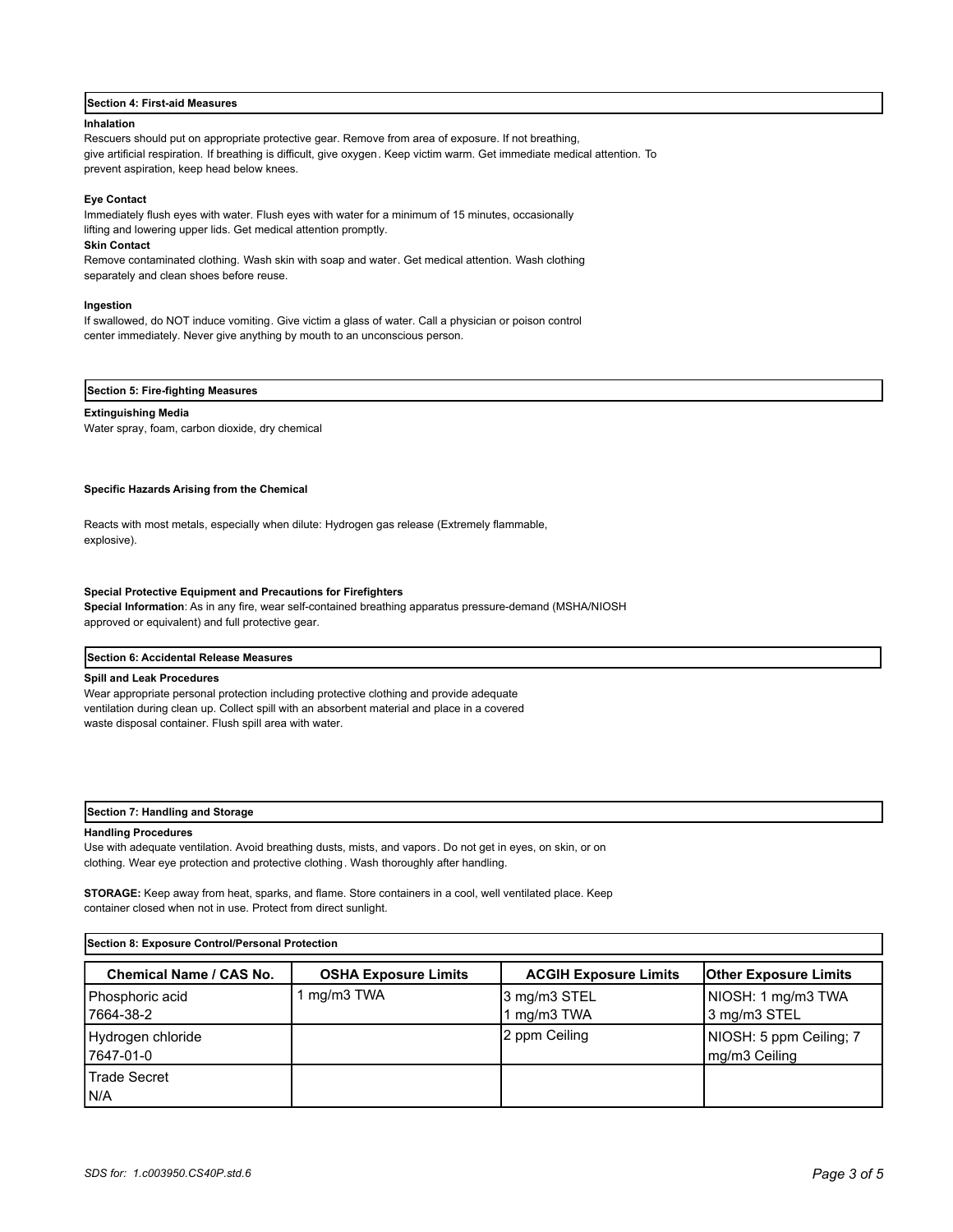**RESPIRATORY PROTECTION:** A respiratory protection program that meets OSHA 1910.134 and ANSI Z88.2 requirements must be followed whenever workplace conditions warrant the use of a respirator.

**SKIN PROTECTION:** Wear impervious protective gloves. Wear protective gear as needed - apron, suit, boots.

**EYE PROTECTION:** Wear safety glasses with side shields (or goggles) and a face shield.

**OTHER PROTECTIVE EQUIPMENT**: Facilities storing or utilizing this material should be equipped with an eyewash facility and a safety shower.

**HYGENIC PRACTICES:** Do not eat, drink, or smoke in areas where this material is used. Avoid breathing vapors. Remove contaminated clothing and wash before reuse. Wash thoroughly after handling. Wash hands before eating.

#### **Section 9: Physical and Chemical Properties**

**Appearance:** Clear, blue liquid **Constanting Constanting Odor:** Unknown **Explosive Limits:** Unknown **Specific Gravity** 1.13

**Vapor Pressure:** Unknown **Odor threshold:** Unknown **Vapor Density:** Unknown **pH:** Unknown **Density:** Unknown **Melting point:** Unknown **Freezing point:** Unknown **Solubility:** Complete **Boiling range:** Unknown **Flash point:** Unknown **Evaporation rate:** Unknown **Flammability:** Unknown **Autoignition temperature:** Unknown **Decomposition temperature:** Unknown **Viscosity:** Unknown **Grams VOC less water:** Unknown

### **Section 10: Stability and Reactivity**

# **Chemical Stability:**

# **STABLE**

**Incompatible Materials**  This product may react with strong alkalies. Explosive hydrogen gas may be released if aqueous solutions of this material come into contact with reactive metals. **Conditions to Avoid** Excessive heat. **Hazardous Decomposition Products** Hydrogen gas, chlorine gas, hydrogen chloride gas. Toxic fumes of phosphorus pentoxide.

**Hazardous Polymerization**

Hazardous polymerization will not occur.

**Section 11: Toxicology Information**

**Mixture Toxicity**

Oral Toxicity LD50: 3,248mg/kg Inhalation Toxicity LC50: 40mg/L

#### **Health Effects**

Corrosive to all body tissues with which it comes in contact. Inhalation of spray or mist may result in various degrees of irritation or damage to the respiratory tract tissues.

**Routes of Entry:** Inhalation Ingestion Skin contact Eye contact

**Target Organs**

**Eyes Skin Respiratory System**